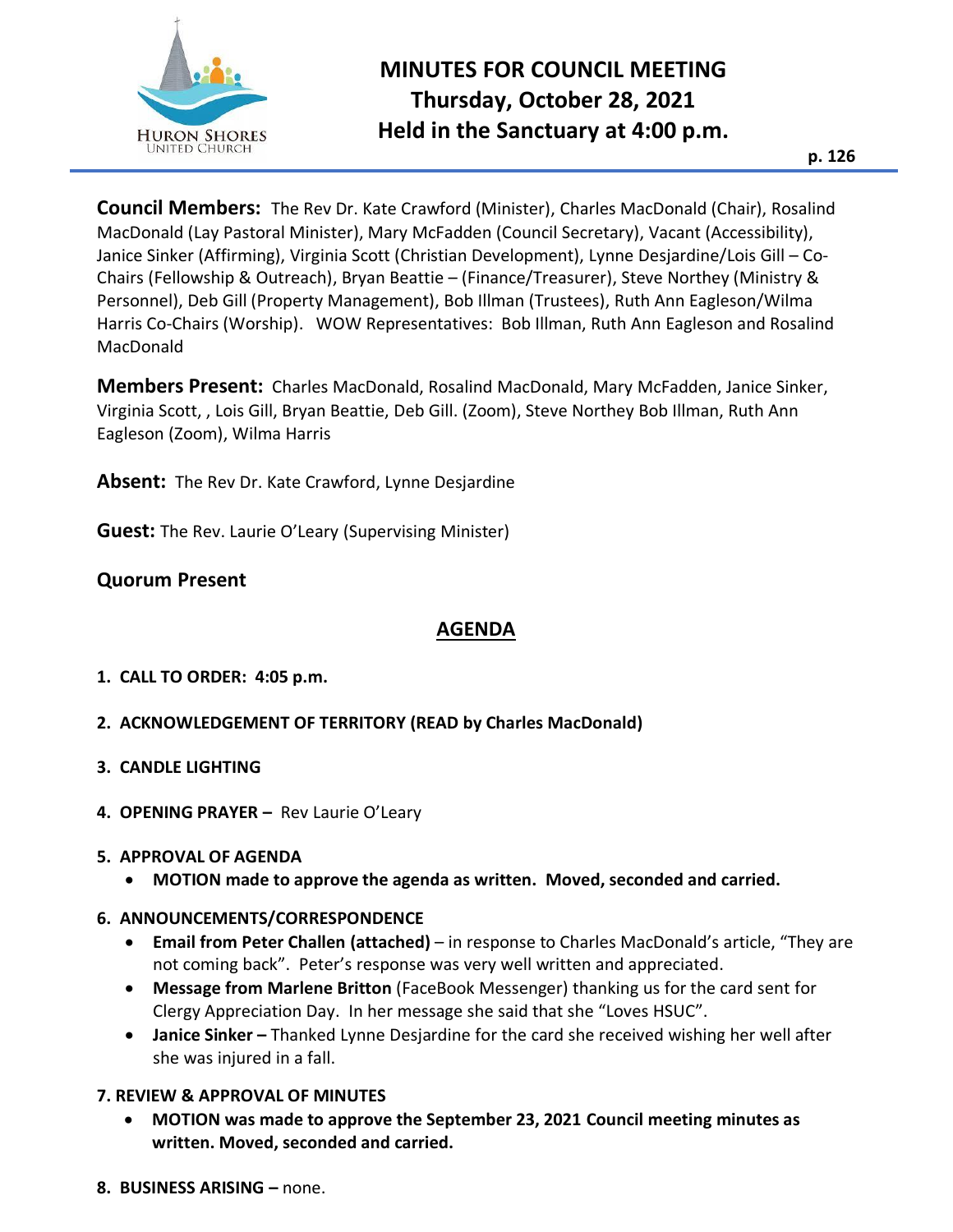## **9. COVID-19 UP-DATE – Charles MacDonald**

The "Regathering" team met Wednesday, November 27 to discuss recent government COVID-19 updates.

- Protocols have been updated to comply with government restrictions.
- Churches can open with up to 150 in attendance.
- Masking, double vaccinated and social distancing will be required.
- A concern of maintaining "No physical contact" was mentioned. There will be an attempt to monitor this. Many feel that this will be up to the individual as to their comfort level with physical contact.
- The updated government restrictions and information about RSVP no longer being required will be in Shorelines on Sunday, October 31.

# **10. TEAM REPORTS**

- **Affirming Team – Janice Sinker:** No further report.
- **Finance – Bryan Beattie: Refer to Operating Summary – (attached)**
- Bryan reviewed his comments from the financial report, emphasizing how pleased the team is that we are very close to "closing the gap".
- All team chairs have been asked to present their budgets.
- General Council is once again allowing churches to defer their 2022 budgets until June 2022. Bryan asked for Council's approval to follow this suggestion.
	- **MOTION to approve the arrangement to have a Special Congregational Meeting in June to approve the 2022 budget. Moved, seconded and carried.**
- **Lay Pastoral Minister – Rosalind MacDonald:** No further report.
- **Grand Bend Place – Bob Illman:** Asked for Council to approve the name "Gathering Place" when booking for entertainment, community groups, events, etc. "Sanctuary" will be referred to for worship services. Council agreed by consensus.
- **Ministry & Personnel: Steve Northey:** No further report.
- **Christian Development – Virginia Scott:** No further report.
- **Fellowship & Outreach – Lynne Desjardine/Lois Gill – Co-Chairs:** Correction in submitted report - Parking Project. **"**Metres have been covered", should read "Parking boxes have been covered".
- **Property – Deb Gill:**
	- Discussion on placing memorial plaques on the benches in the Community Living Room and in the Green Cathedral. This would be considered a fundraiser. After several points were brought up, Council declined by consensus.
	- Disposing of 50 chairs and the heavy oblong wood tables. Suggestion of selling, storing (off-site) or simply disposing of (especially the wood tables) was thoroughly discussed. It was strongly felt that the tables and chairs are of no real value. Eventually the tables will be replaced with lightweight folding tables. By consensus, Council agreed to dispose of these items. During this discussion, it was brought to Council's attention that for special occasions needing more tables, that the tables could be rented at a low cost.